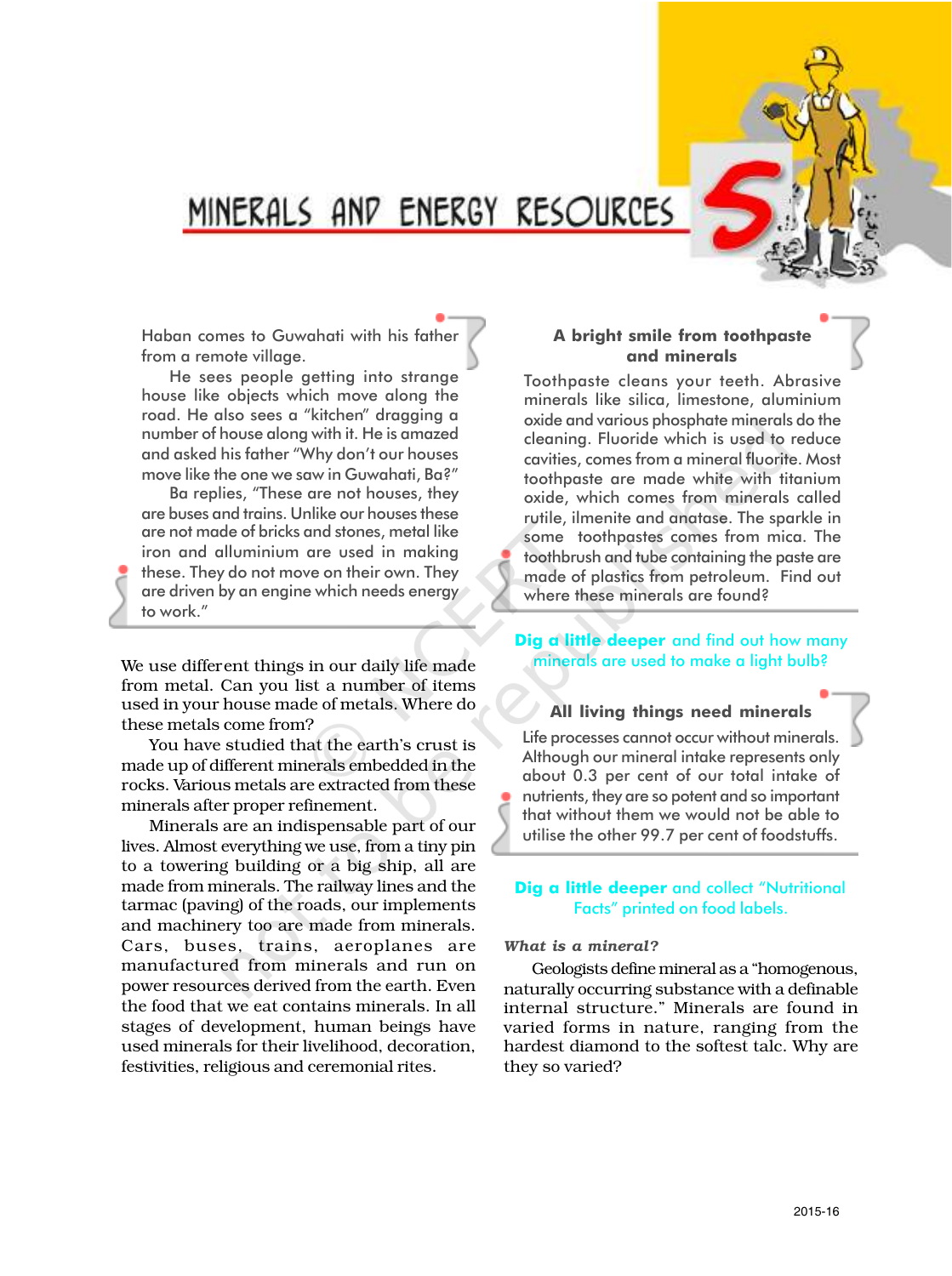You have already learnt about rocks. Rocks are combinations of homogenous substances called minerals. Some rocks, for instance limestone, consist of a single mineral only, but majority of the rock consist of several minerals in varying proportions. Although, over 2000 minerals have been identified, only a few are abundantly found in most of the rocks.

A particular mineral that will be formed from a certain combination of elements depends upon the physical and chemical conditions under which the material forms. This, in turn, results in a wide range of colours, hardness, crystal forms, lustre and density that a particular mineral possesses. Geologists use these properties to classify the minerals.

### **Study of Minerals by Geographers and Geologists**

Geographers study minerals as part of the earth's crust for a better understanding of landforms. The distribution of mineral resources and associated economic activities are of interest to geographers. A geologist, however, is interested in the formation of minerals, their age and physical and chemical composition.

However, for general and commercial purposes minerals can be classified as under.

concentration to make its extraction commercially viable. The type of formation or structure in which they are found determines the relative ease with which mineral ores may be mined. This also determines the cost of extraction. It is, therefore, important for us to understand the main types of formations in which minerals occur.

Minerals generally occur in these forms:

- (i) In igneous and metamorphic rocks minerals may occur in the cracks, crevices, faults or joints. The smaller occurrences are called veins and the larger are called **lodes**. In most cases, they are formed when minerals in liquid/ molten and gaseous forms are forced upward through cavities towards the earth's surface. They cool and solidify as they rise. Major metallic minerals like tin, copper, zinc and lead etc. are obtained from veins and lodes.
- (ii) In sedimentary rocks a number of minerals occur in beds or layers. They have been formed as a result of deposition, accumulation and concentration in horizontal strata. Coal and some forms of iron ore have been concentrated as a result of long periods under great heat and pressure. Another group of sedimentary minerals include gypsum, potash salt and



### *Fig. 5.1*

## MODE OF OCCURRENCE OF MINERALS

*Where are these minerals found?*

Minerals are usually found in "ores". The term ore is used to describe an accumulation of any mineral mixed with other elements. The mineral content of the ore must be in sufficient sodium salt. These are formed as a result of evaporation especially in arid regions.

(iii) Another mode of formation involves the decomposition of surface rocks, and the removal of soluble constituents, leaving a residual mass of weathered material containing ores. Bauxite is formed this way.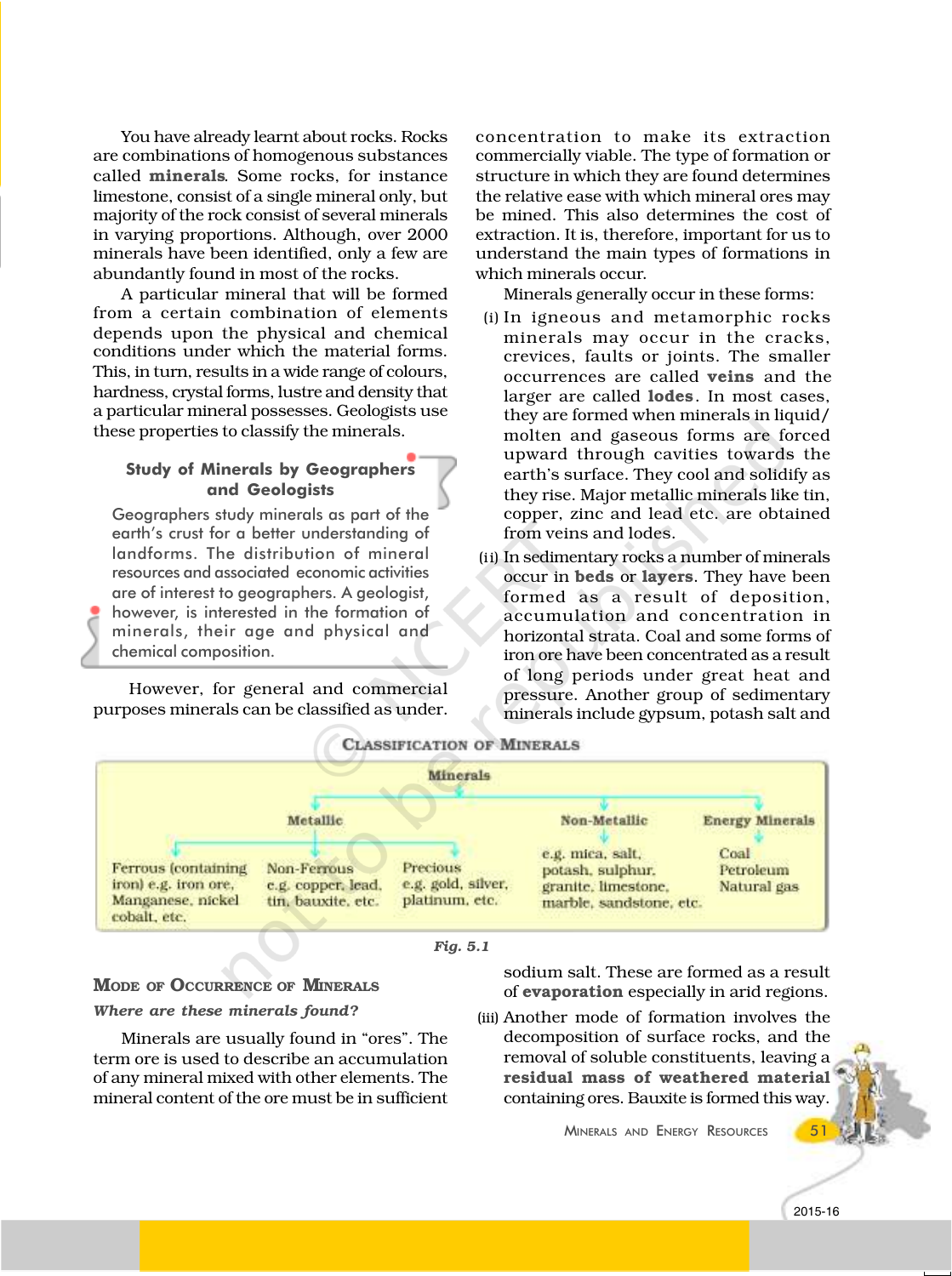- (iv) Certain minerals may occur as alluvial deposits in sands of valley floors and the base of hills. These deposits are called 'placer deposits' and generally contain minerals, which are not corroded by water. Gold, silver, tin and platinum are most important among such minerals.
- (v) The ocean waters contain vast quantities of minerals, but most of these are too widely diffused to be of economic significance. However, common salt, magnesium and bromine are largely derived from ocean waters. The ocean beds, too, are rich in manganese nodules.

### Interesting Fact

Rat-Hole Mining. Do you know that most of the minerals in India are nationalised and their extraction is possible only after obtaining due permission from the government? But in most of the tribal areas of the north-east India, minerals are owned by individuals or communities. In Meghalaya, there are large deposits of coal, iron ore, limestone and dolomite etc. Coal mining in Jowai and Cherapunjee is done by family member in the form of a long narrow tunnel, known as 'Rat hole' mining.

### **Dig a little deeper:** What is the difference between an open pit mine, a quarry and an underground mine with shafts?

India is fortunate to have fairly rich and varied mineral resources. However, these are unevenly distributed. Broadly speaking, peninsular rocks contain most of the reserves of coal, metallic minerals, mica and many other non-metallic minerals. Sedimentary rocks on the western and eastern flanks of the peninsula, in Gujarat and Assam have most of the petroleum deposits. Rajasthan with the rock systems of the peninsula, has reserves of many non-ferrous minerals. The vast alluvial plains of north India are almost devoid of economic minerals. These variations exist largely because of the differences in the geological structure, processes and time involved in the formation of minerals.

52 CONTEMPORARY INDIA – II

Let us now study the distribution of a few major minerals in India. Always remember that the concentration of mineral in the ore, the ease of extraction and closeness to the market play an important role in affecting the economic viability of a reserve. Thus, to meet the demand, a choice has to be made between a number of possible options. When this is done a mineral 'deposit' or 'reserve' turns into a **mine**.

### Ferrous Minerals

Ferrous minerals account for about threefourths of the total value of the production of metallic minerals. They provide a strong base for the development of metallurgical industries. India exports substantial quantities of ferrous minerals after meeting her internal demands.

### *Iron Ore*

Iron ore is the basic mineral and the backbone of industrial development. India is endowed with fairly abundant resources of iron ore. India is rich in good quality iron ores. Magnetite is the finest iron ore with a very high content of iron up to 70 per cent. It has excellent magnetic qualities, especially valuable in the electrical industry. Hematite ore is the most important industrial iron ore in terms of the quantity used, but has a slightly lower iron content than magnetite. (50-60 per cent).



*Fig. 5.2: Production of iron ore showing statewise share in per cent, 2009-10*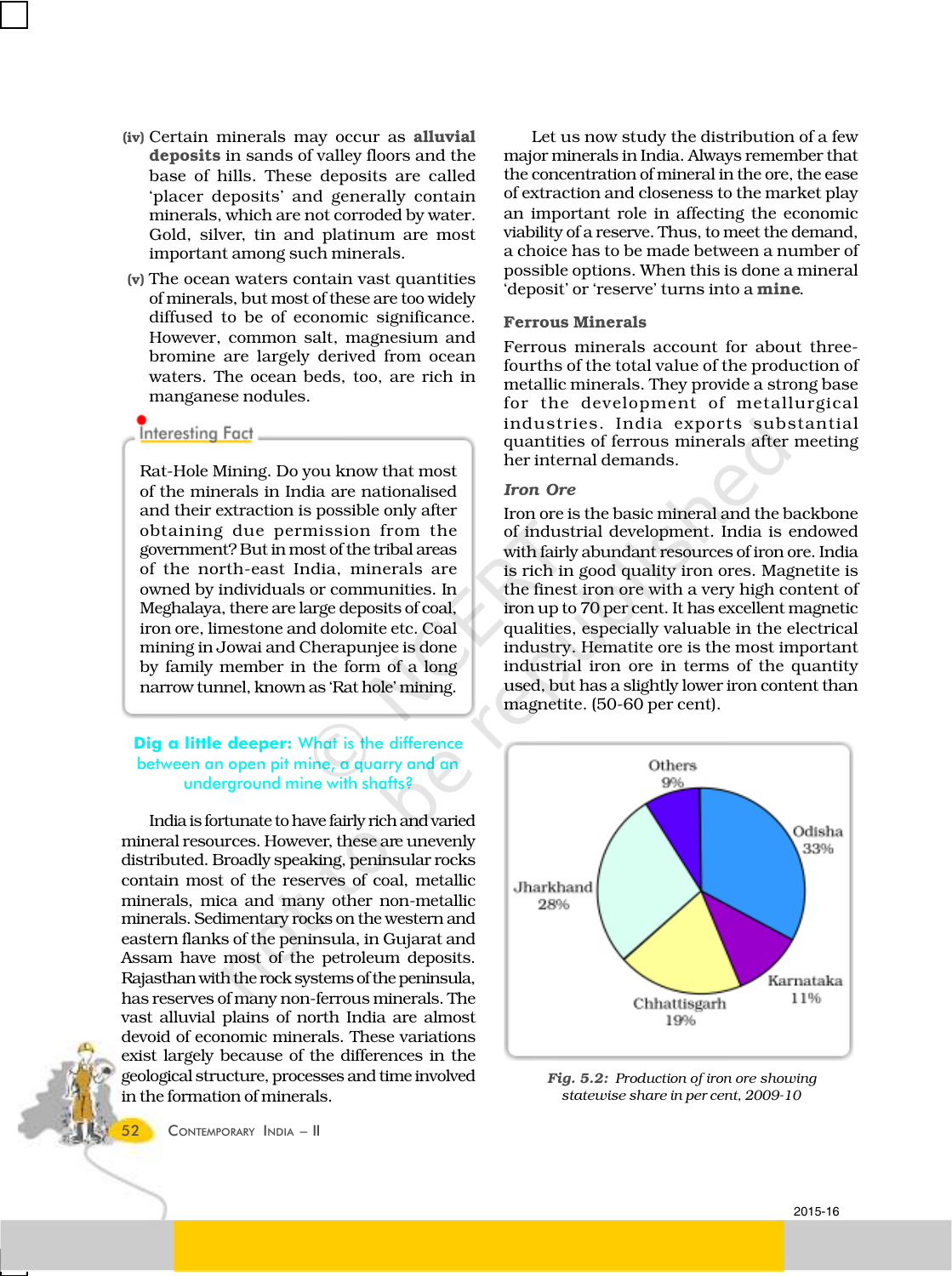### Do you know?

Kudre in Kannada means horse. The highest peak in the western ghats of Karnataka resembles the face of a horse. The Bailadila hills look like the hump of an ox, and hence its name.



*Fig. 5.3: Iron ore mine*

The major iron ore belts in India are:

- *Odisha-Jharkhand belt*: In Odisha high grade hematite ore is found in Badampahar mines in the Mayurbhanj and Kendujhar districts. In the adjoining Singbhum district of Jharkhand haematite iron ore is mined in Gua and Noamundi.
- *Durg-Bastar-Chandrapur belt* lies in Chhattisgarh and Maharashtra. Very high grade hematites are found in the famous Bailadila range of hills in the Bastar district of Chhattisgarh. The range of hills comprise of 14 deposits of super high grade hematite iron ore. It has the best physical properties needed for steel making. Iron ore from these mines is exported to Japan and South Korea via Vishakhapatnam port.
- *Ballari-Chitradurga*-*Chikkamagaluru-Tumakuru belt* in Karnataka has large reserves of iron ore. The Kudremukh mines located in the Western Ghats of Karnataka are a 100 per cent export unit. Kudremukh deposits are known to be one of the largest in the world. The ore is transported as slurry through a pipeline to a port near Mangaluru.

• *Maharashtra-Goa belt* includes the state of Goa and Ratnagiri district of Maharashtra. Though, the ores are not of very high quality, yet they are efficiently exploited. Iron ore is exported through Marmagao port.

### *Manganese*

Manganese is mainly used in the manufacturing of steel and ferro-manganese alloy. Nearly 10 kg of manganese is required to manufacture one tonne of steel. It is also used in manufacturing bleaching powder, insecticides and paints.



*Fig. 5.4: Production of Manganese showing statewise share in per cent, 2009-2010*

Odisha is the largest producer of manganese ores in India. It accounted for one-third of the country's total production in 2000-01.

**Dig a little deeper:** Superimpose the maps showing distribution of iron ore, manganese, coal and iron and steel industry. Do you see any correlation. Why?

### Non-Ferrous Minerals

India's reserves and production of non- ferrous minerals is not very satisfactory. However, these minerals, which include copper, bauxite, lead, zinc and gold play a vital role in a number of metallurgical, engineering and electrical industries. Let us study the distribution of copper and bauxite.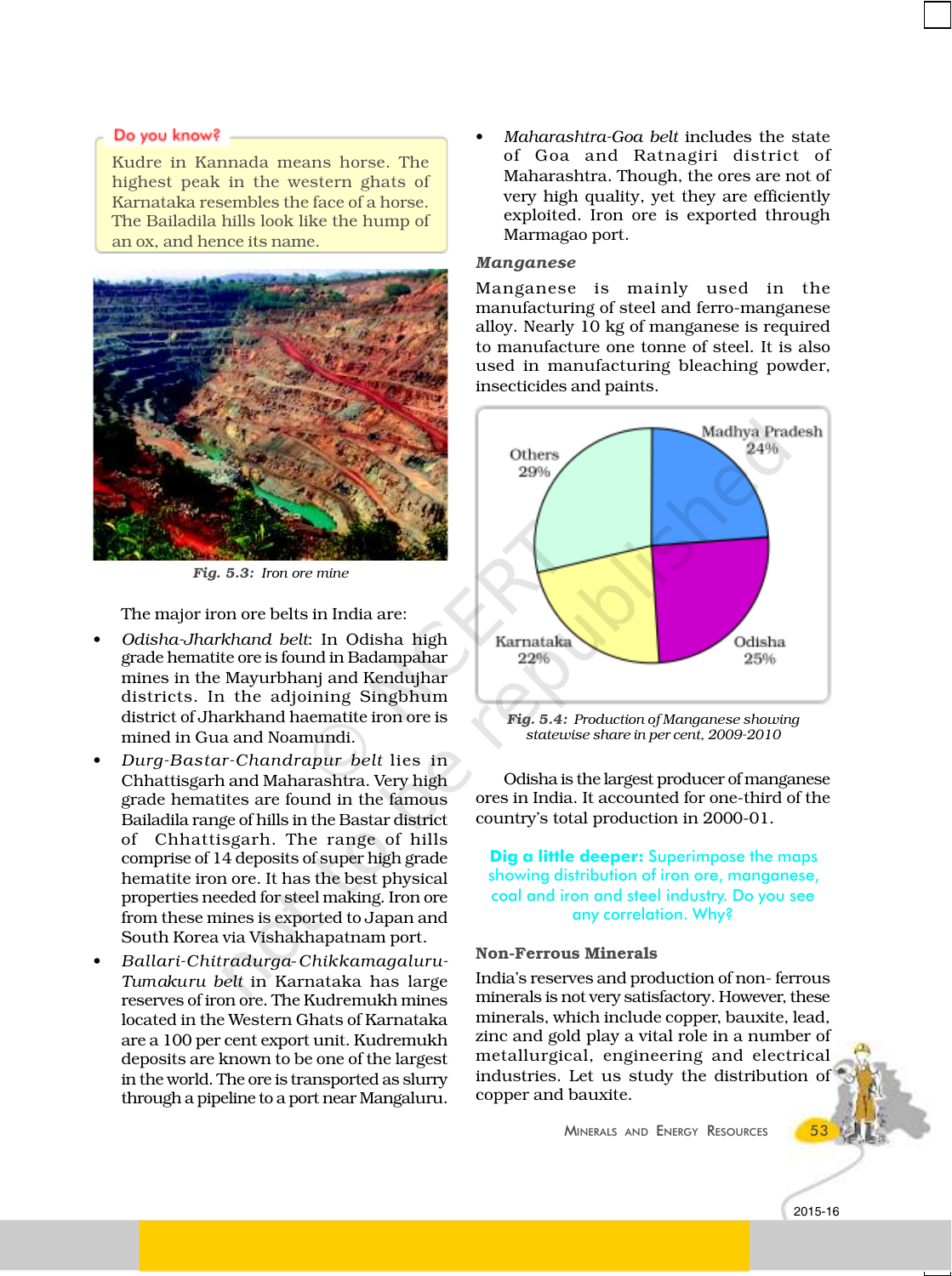

*India: Distribution of Iron Ore, Manganese, Bauxite and Mica*

54 CONTEMPORARY INDIA – II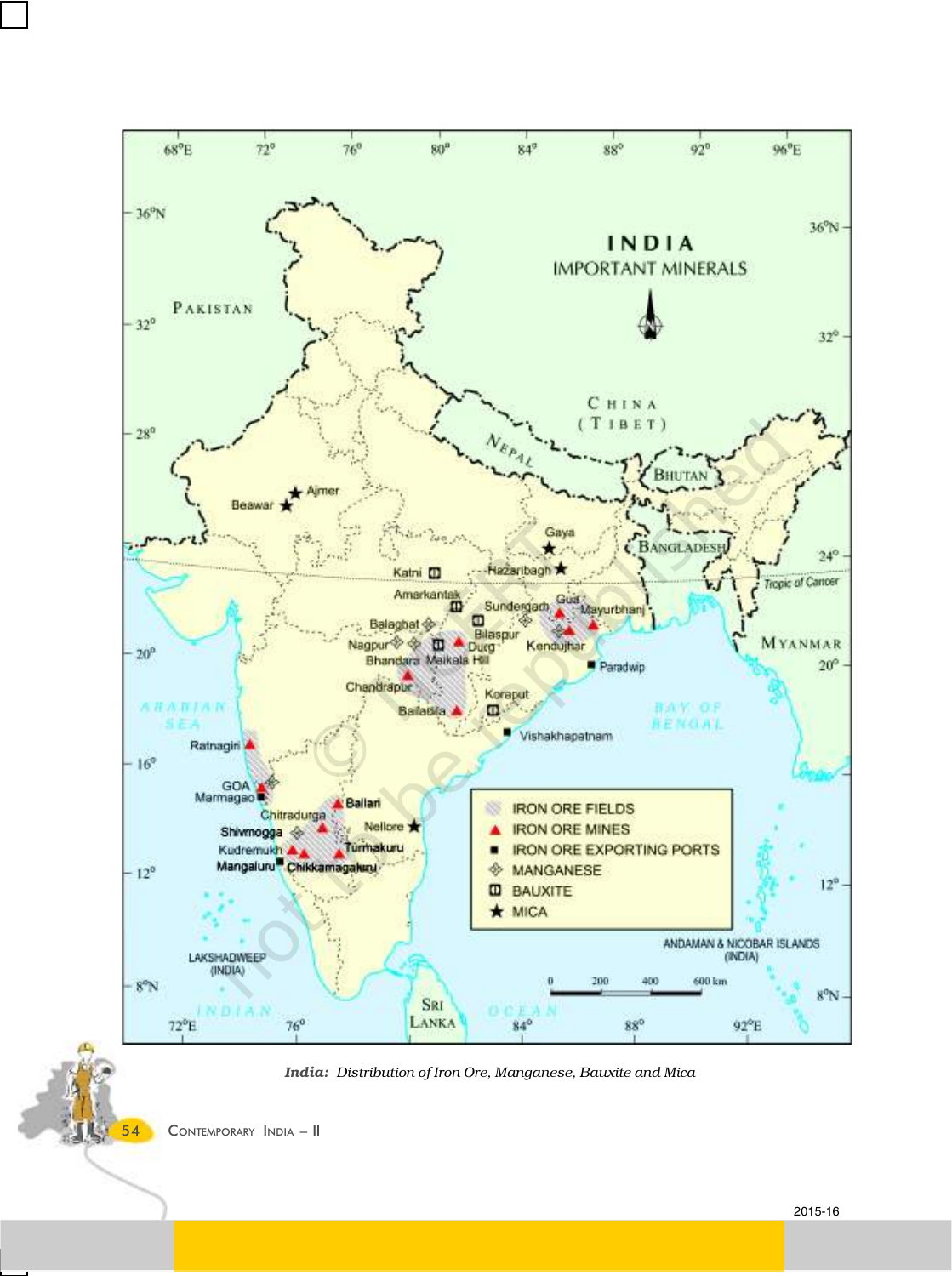### *Copper*

India is critically deficient in the reserve and production of copper. Being malleable, ductile and a good conductor, copper is mainly used in electrical cables, electronics and chemical



*Fig. 5.5: Copper mines at Malanjkhand*

industries. The Balaghat mines in Madhya Pradesh, Khetri mines in Rajasthan and Singhbhum district of Jharkhand are leading producers of copper.

### *Bauxite*

Though, several ores contain aluminium, it is from bauxite, a clay-like substance that alumina and later aluminium is obtained. Bauxite deposits are formed by the decomposition of a wide variety of rocks aluminium silicates.

Aluminium is an important metal because it combines the strength of metals such as iron, with extreme lightness and also with good conductivity and great malleability.

India's bauxite deposits are mainly found in the Amarkantak plateau, Maikal hills and the

plateau region of Bilaspur-Katni.



*Fig. 5.6: Production of Copper showing state-wise share in per cent, 2009-10*

Odisha was the largest bauxite producing state in India with 34.97 per cent of the country's total production in 2009-10. Panchpatmali deposits in Koraput district are the most important bauxite deposits in the state.



*Fig.5.7: Bauxite Mine*

**Dig a little deeper**: Locate the mines of Bauxite on the physical map of India.

![](_page_5_Picture_16.jpeg)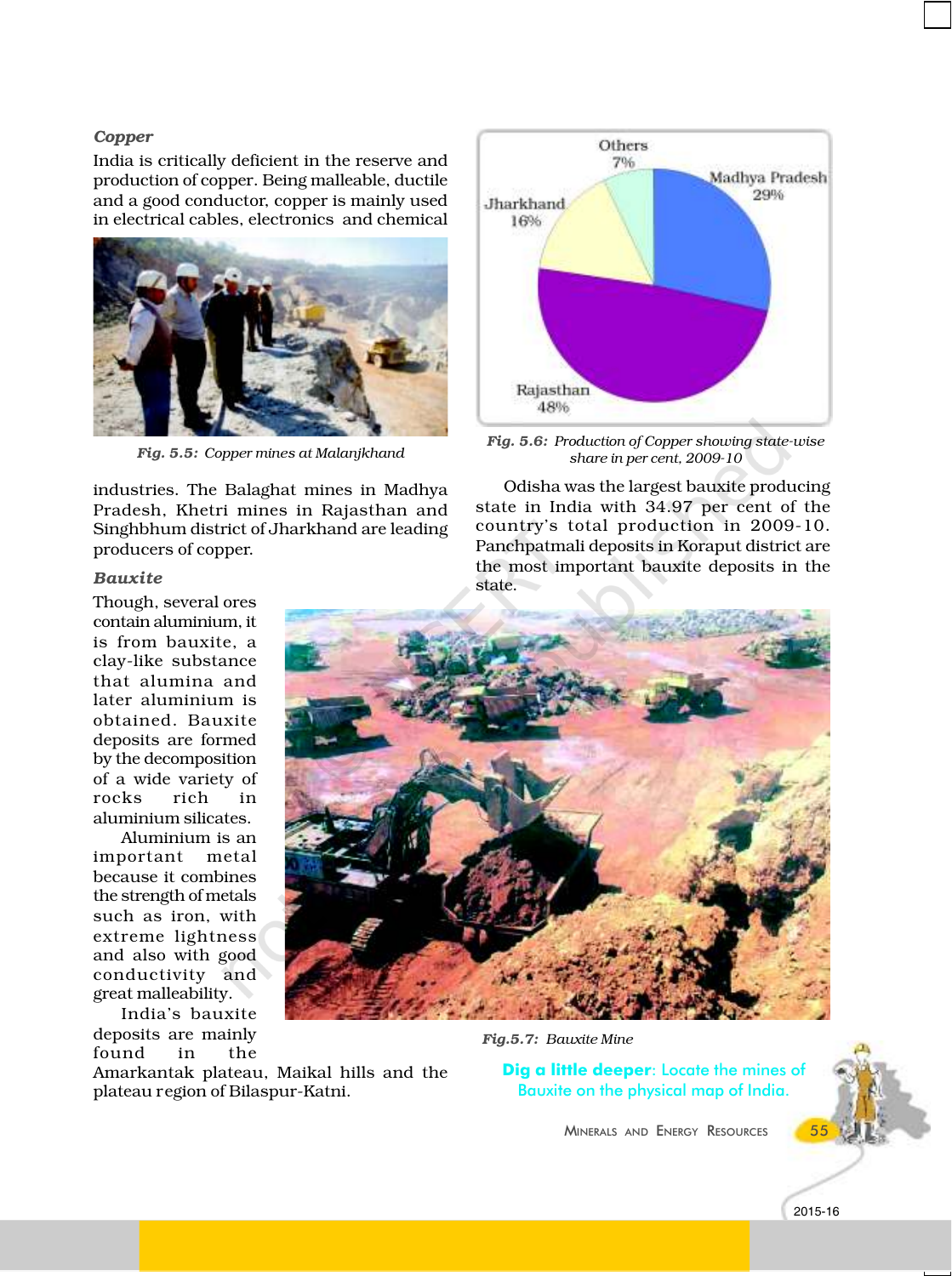### Interesting Fact

After the discovery of aluminium Emperor Napoleon III wore buttons and hooks on his clothes made of aluminium and served food to his more illustrious guests in aluminium utensils and the less honourable ones were served in gold and silver utensils. Thirty years after this incident aluminium bowls were most common with the beggars in Paris.

### Non-Metallic Minerals

*Mica* is a mineral made up of a series of plates or leaves. It splits easily into thin sheets. These sheets can be so thin that a thousand can be layered into a mica sheet of a few centimeters high. Mica can be clear, black, green, red yellow or brown. Due to its excellent di-electric strength, low power loss factor, insulating properties and resistance to high voltage, mica is one of the most indispensable minerals used in electric and electronic industries.

Mica deposits are found in the northern edge of the Chota Nagpur plateau. Koderma Gaya – Hazaribagh belt of Jharkhand is the leading producer.

In Rajasthan, the major mica producing area is around Ajmer. Nellore mica belt of Andhra Pradesh is also an important producer in the country.

### Rock Minerals

*Limestone* is found in association with rocks composed of calcium carbonates or calcium and magnesium carbonates. It is found in sedimentary rocks of most geological formations. Limestone is the basic raw material for the cement industry and essential for smelting iron ore in the blast furnace.

**Dig a little deeper**: Study the maps to explain why Chota Nagpur is a storehouse of minerals.

![](_page_6_Figure_9.jpeg)

![](_page_6_Figure_10.jpeg)

### **Hazards of Mining**

Have you ever wondered about the efforts the miners make in making life comfortable for you? What are the impacts of mining on

the health of the miners and the environment?

The dust and noxious fumes inhaled by miners make them vulnerable to pulmonary diseases. The risk of collapsing mine roofs, inundation and fires in coalmines are a constant threat to miners.

The water sources in the region get contaminated due to mining. Dumping of waste and slurry leads to degradation of land, soil, and increase in stream and river pollution.

![](_page_6_Picture_16.jpeg)

*Fig. 5.9: Air pollution due to generation of dust in mining areas*

![](_page_6_Picture_18.jpeg)

2015-16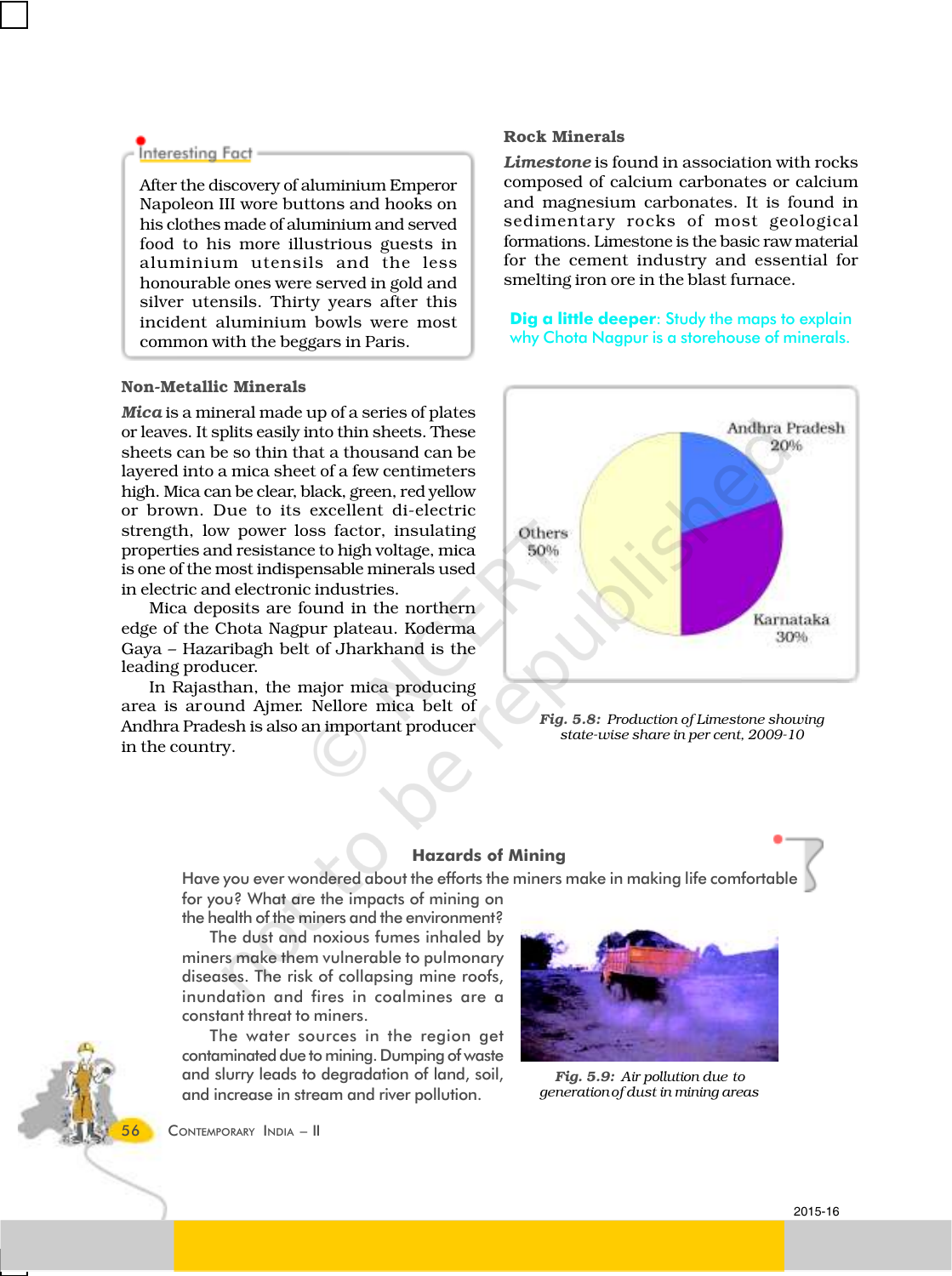![](_page_7_Picture_0.jpeg)

The C

**3.** Unwaived cool<br>borns with oxygen<br>drawn from power<br>and mine shafts **4.** Preside are at eith<br>not just from the<br>smoodstring from but<br>the passerous furture smoddering firm is<br>the poisonous furne<br>al carbon storeside<br>which rise sp from<br>the carderground<br>firm

#### Law Kumar Midea I ros

**Phanbad:** The precentnent has decided to release an ex-<br>tire towards  $\sim$  --hards  $-$  because of the uncontrol<br>stable speed of underground free speed of underground free<br>fust have been bounding for c decide

Coal unit fined Rs 300 cr in damages **Dhananjay Mehipatra | rus** 

New Bellii: The Separate Ceart<br>has a<br>sked India's largest coal producing compared — Sauth Haider<br> $\sim 5800$  Watter Coalfields Ltd — to pray within a month Ra 300 curve as<br> compensation for using freest last<br>times to Randin addition to Bs 10 crore already<br>paid by the PSU, which is a sub-<br>sidiary of Coal India Ltd, to con-

stamp or courtes and the second three three three properties in the state.<br>
The contract three three properties are the spectrum of the state of<br>the contract of the state of the state of the state of<br>
contract the state of

3 H.Eagonflachter<br>School and the state of Friday The exact in this summer, had said that all compare<br>means that the all compares in the set of the state of the state of the<br>set of the state of the comparation of the compa

1990. According to the Rams parel, the<br>cost of utiliting people will be a 20,000 cross. The Rams game<br>I had also anist. The Rams game<br>I had also anist. This recording to shift people from America, the<br>cost worth  $\sim$  1991 hes str The Centre has signally an<br>antiformed Re Islams of the first phase of shifting."<br>Claiming it to bo one of the world."<br>Claiming it to bo one of the world."<br>Alther major coversations showed by shifting special by shown in t

# **'Over 50%** of coal-belt mines unsafe'

#### Law Kumar Mishra Lyw

Dhanbad: Three days after one of the worst mining disasters in decodes left 54 people<br>dead, the chief of the company which<br>owns these mines, said no less than half the mines in the area did not meet the basic safety standards.

Bharat Coking Coal Ltd (BCCL) chair-<br>man Partho S Bhattacharya, however, said on Saturday the company shouldn't be on one-routy me tompade mines because<br>workers and trade unions had blocked<br>moves to shut these for fear of losing jobs. He said only one out of 41 mines was operated scientifically and of the rest, the many were functioning against the advice of the Directorate General of Mines Safety. He described safety standards in 24 mines as poor.<br>Bhattacharya said workers were aware

that they would have to seek voluntary retirement if smsafe mines were shut. Bharat Coking Coal management on Sat-

urday also handed over employment letters to the immediate people nominated by families of victims. Ironically, these people, most likely, would go to work in mines

deemed unsafe by the company<br>BCCL's audit of the safety status of<br>mines, graded second and third degrees,

Stricter safety regulations and implementation of environmental laws are essential to prevent mining from becoming a "killer industry".

### CONSERVATION OF MINERALS

We all appreciate the strong dependence of industry and agriculture upon mineral deposits and the substances manufactured from them. The total volume of workable mineral deposits is an insignificant fraction i.e. one per cent of the earth's crust. We are rapidly consuming mineral resources that

![](_page_7_Picture_20.jpeg)

WAIT AND WATCH: A crowd watches the ongoing rescue operation WAIT AND WATCH: A crowd watches the origoing rescue operation<br>outside the Bharat Coking Coal Ltd mine at Bhatdh in Jharkhand<br>on Thursday

# 'Safety standards were not in place'

Law Kumar Mishra | two

Dhaphad: Union and minister Shibu Soren on Thursday announced an ex grafia of Rs 3. lakh to the families of the mine tragedy victims. Soren said:<br>"Dependents of the victims will be provided employment by the Bharat Coking Coal from today<br>A probe by the director general of mines safety and the labour commissioner will also be initiated."

soren also held discussions with Bharat Coking Coal offiwith Bharat Coxing Coat official<br>clais and promised medical<br>help to the four survivors.

tained, even though the director general of mine safety carries out surveys of the aufety<br>norms," an expert said.

Some agitating miners alleged that "there is no emer-<br>gency measures inside the<br>mine. We go deep -- between  $400$  feet and  $1.500$  ft  $-$  truto the mines with only an oxygen<br>mask." The tragedy points to the lack of security measures by Bharat Coking Coal despite<br>previous instances of disasters<br>due to methane leak.

At least 48 people were killed<br>In explosions in Jeetpur mine,<br>43 in Sudamdeeh and 30 in

required millions of years to be created and concentrated. The geological processes of mineral formation are so slow that the rates of replenishment are infinitely small in comparison to the present rates of consumption. Mineral resources are, therefore, finite and non-renewable. Rich mineral deposits are our country's extremely valuable but short-lived possessions. Continued extraction of ores leads to increasing costs as mineral extraction comes from greater depths along with decrease in quality.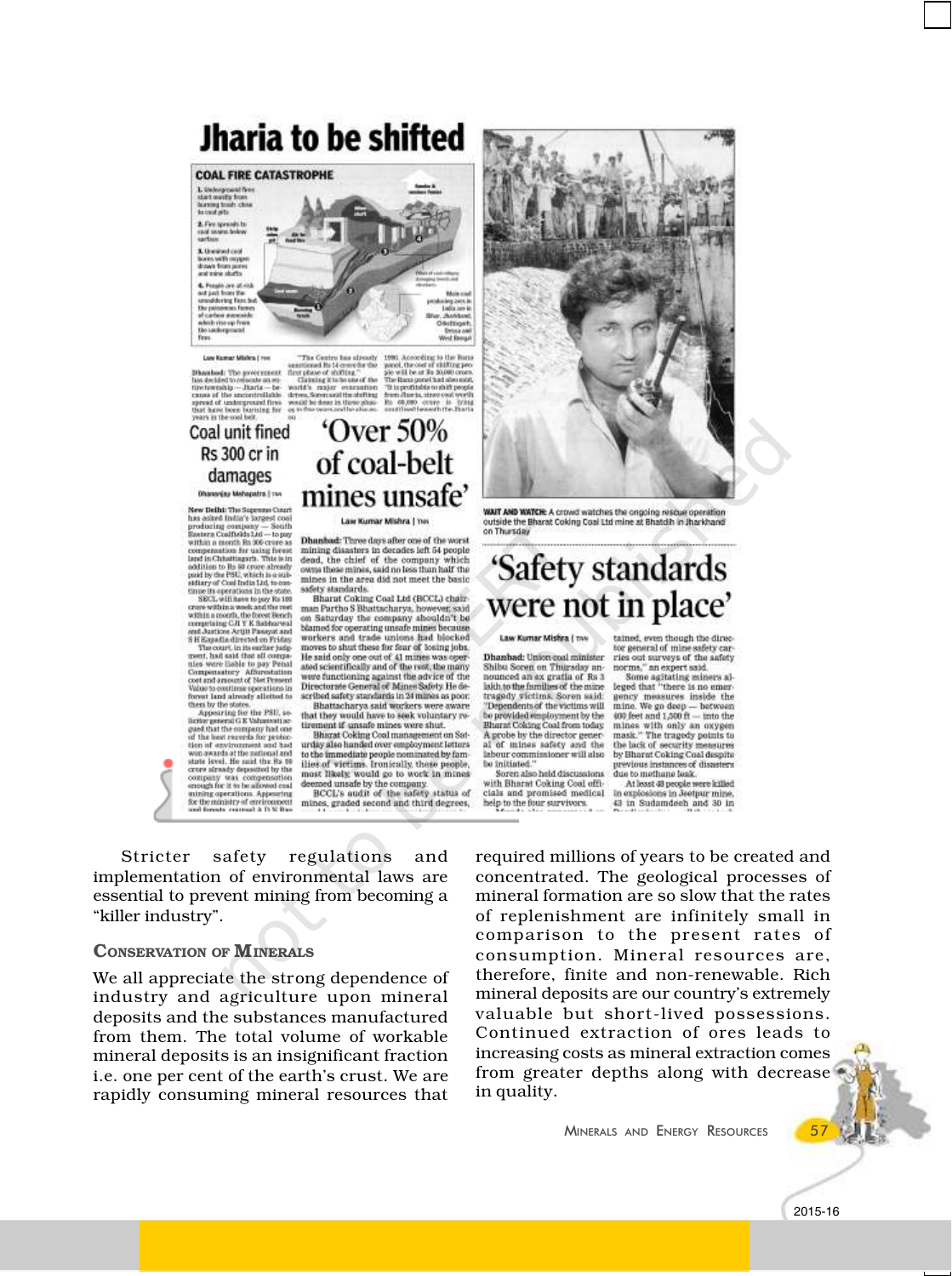A concerted effort has to be made in order to use our mineral resources in a planned and sustainable manner. Improved technologies need to be constantly evolved to allow use of low grade ores at low costs. Recycling of metals, using scrap metals and other substitutes are steps in conserving our mineral resources for the future.

### **Dig a little deeper:** Make a list of items where substitutes are being used instead of minerals. Where are these substitutes obtained from?

### Energy Resources

Energy is required for all activities. It is needed to cook, to provide light and heat, to propel vehicles and to drive machinery in industries.

Energy can be generated from fuel minerals like coal, petroleum, natural gas, uranium and from electricity. Energy resources can be classified as conventional and nonconventional sources. Conventional sources include: firewood, cattle dung cake, coal, petroleum, natural gas and electricity (both hydel and thermal). Non-conventional sources include solar, wind, tidal, geothermal, biogas and atomic energy. Firewood and cattle dung cake are most common in rural India. According to one estimate more than 70 per cent energy requirement in rural households is met by these two ; continuation of these is increasingly becoming difficult due to decreasing forest area. Moreover, using dung cake too is being discouraged because it consumes most valuable manure which could be used in agriculture.

### Conventional Sources of Energy

*Coal:* In India, coal is the most abundantly available fossil fuel. It provides a substantial part of the nation's energy needs. It is used for power generation, to supply energy to industry as well as for domestic needs. India is highly dependent on coal for meeting its commercial energy requirements.

As you are already aware that coal is formed due the compression of plant material over millions of years. Coal, therefore, is found in a variety of forms depending on the degrees of compression

![](_page_8_Picture_8.jpeg)

58 CONTEMPORARY INDIA – II

![](_page_8_Picture_10.jpeg)

*Fig. 5.10 (a): A view from inside of a coal mine*

![](_page_8_Picture_12.jpeg)

*Fig. 5.10 (b): A view from outside of a coal mine*

and the depth and time of burial. Decaying plants in swamps produce peat. Which has a low carbon and high moisture contents and low heating capacity. Lignite is a low grade brown coal, which is soft with high moisture content. The principal lignite reserves are in Neyveli in Tamil Nadu and are used for generation of electricity. Coal that has been buried deep and subjected to increased temperatures is **bituminous** coal. It is the most popular coal in commercial use. Metallurgical coal is high grade bituminous coal which has a special value for smelting iron in blast furnaces. Anthracite is the highest quality hard coal.

In India coal occurs in rock series of two main geological ages, namely Gondwana, a little over 200 million years in age and in tertiary deposits which are only about 55 million years old. The major resources of Gondwana coal, which are metallurgical coal, are located in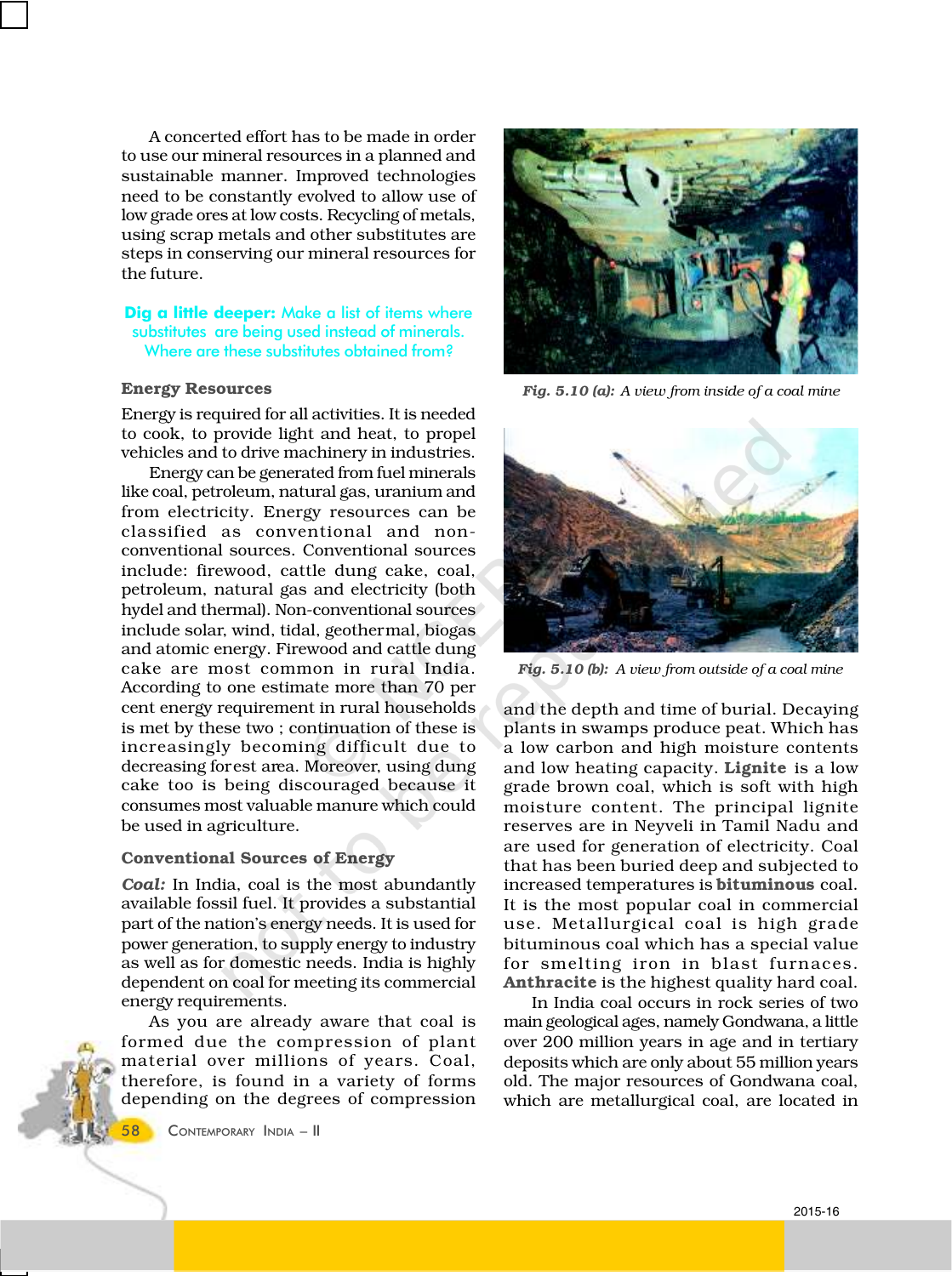![](_page_9_Figure_0.jpeg)

*India: Distribution of Coal, Oil and Natural Gas*

MINERALS AND ENERGY RESOURCES 59

2015-16

樱桃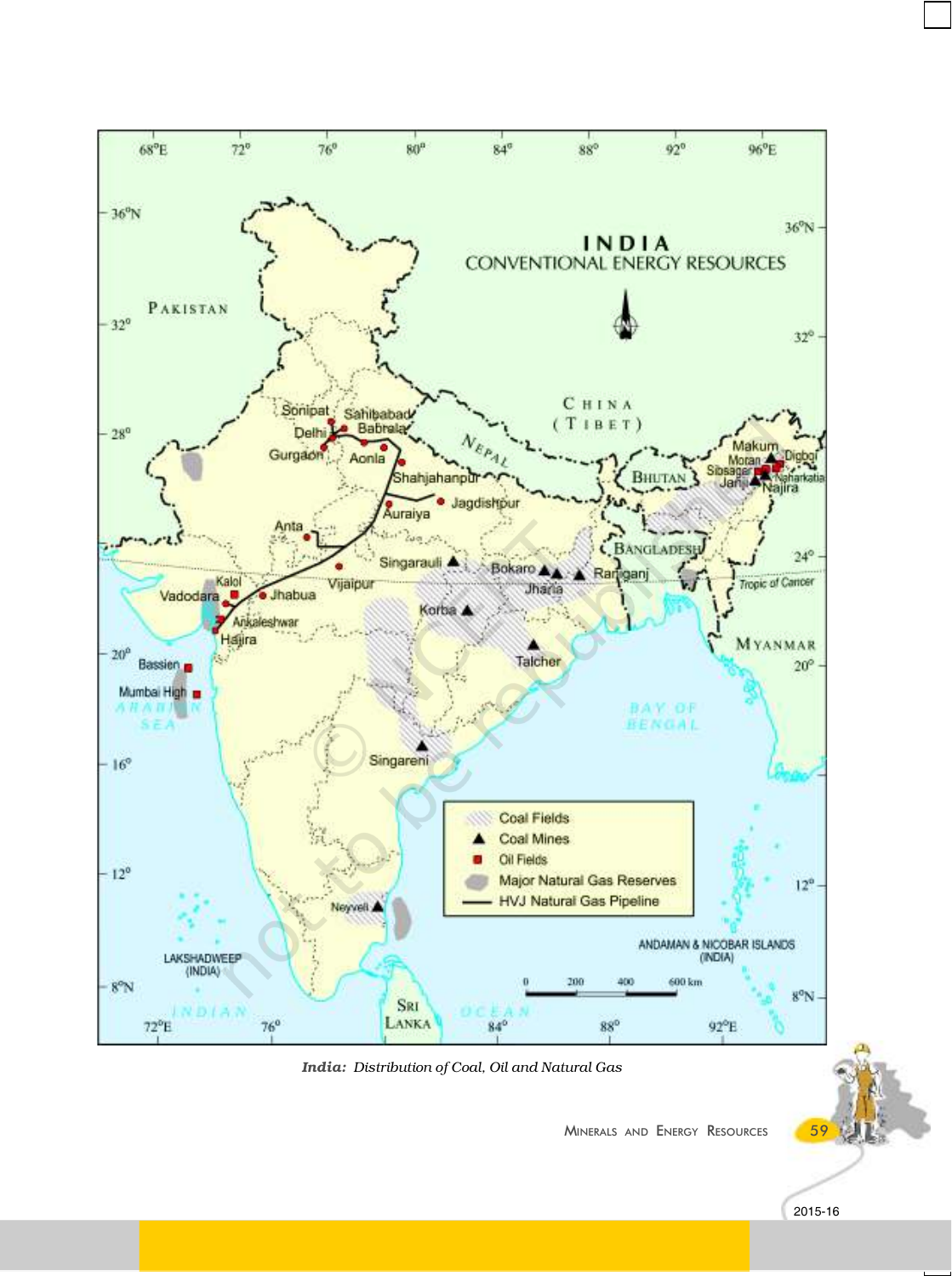Damodar valley (West Bengal-Jharkhand). Jharia, Raniganj, Bokaro are important coalfields. The Godavari, Mahanadi, Son and Wardha valleys also contain coal deposits.

Tertiary coals occur in the north eastern states of Meghalaya, Assam, Arunachal Pradesh and Nagaland.

Remember coal is a bulky material, which loses weight on use as it is reduced to ash. Hence, heavy industries and thermal power stations are located on or near the coalfields.

### *Petroleum*

Petroleum or mineral oil is the next major energy source in India after coal. It provides fuel for heat and lighting, lubricants for machinery and raw materials for a number of manufacturing industries. Petroleum refineries act as a "nodal industry" for synthetic textile, fertiliser and numerous chemical industries.

Most of the petroleum occurrences in India are associated with anticlines and fault traps in the rock formations of the tertiary age. In regions of folding, anticlines or domes, it occurs where oil is trapped in the crest of the upfold. The oil bearing layer is a porous limestone or sandstone through which oil may flow. The oil is prevented from rising or sinking by intervening non-porous layers.

Petroleum is also found in fault traps between porous and non-porous rocks. Gas, being lighter usually occurs above the oil.

About 63 per cent of India's petroleum production is from Mumbai High, 18 per cent from Gujarat and 16 per cent from Assam. From the map locate the 3 major off shore fields of western India. Ankeleshwar is the most important field of Gujarat. Assam is the oldest oil producing state of India. Digboi, Naharkatiya and Moran-Hugrijan are the important oil fields in the state.

### *Natural Gas*

Natural gas is an important clean energy resource found in association with or without petroleum. It is used as a source of energy as well as an industrial raw material in the petrochemical industry.

Natural gas is considered an environment friendly fuel because of low carbon dioxide emissions and is, therefore, the fuel for the present century.

Large reserves of natural gas have been discovered in the Krishna- Godavari basin. Along the west coast the reserves of the Mumbai High and allied fields are supplemented by finds in the Gulf of Cambay. Andaman and Nicobar islands are also important areas having large reserves of natural gas.

The 1700 km long Hazira-Vijaipur - Jagdishpur cross country gas pipeline links Mumbai High and Bassien with the fertilizer, power and industrial complexes in western and northern India. This artery has provided an impetus to India's gas production. The power and fertilizer industries are the key users of natural gas. Use of Compressed Natural Gas (CNG ) for vehicles to replace liquid fuels is gaining wide popularity in the country.

### *Electricity*

Electricity has such a wide range of applications in today's world that, its percapita consumption is considered as an index of development. Electricity is generated mainly in two ways: by running water which drives hydro turbines to generate *hydro electricity;* and by burning other fuels such as coal, petroleum and natural gas to drive turbines to produce *thermal power.* Once generated the electricity is exactly the same.

### Activity

Name some river valley projects and write the names of the dams built on these rivers.

*Hydro electricity* is generated by fast flowing water, which is a renewable resource. India has a number of multi-purpose projects like the Bhakra Nangal, Damodar Valley corporation, the Kopili Hydel Project etc. producing hydroelectric power.

*Thermal electricity* is generated by using coal, petroleum and natural gas. The thermal power stations use non-renewable fossil fuels for generating electricity. There are over 310 thermal power plants in India.

![](_page_10_Picture_19.jpeg)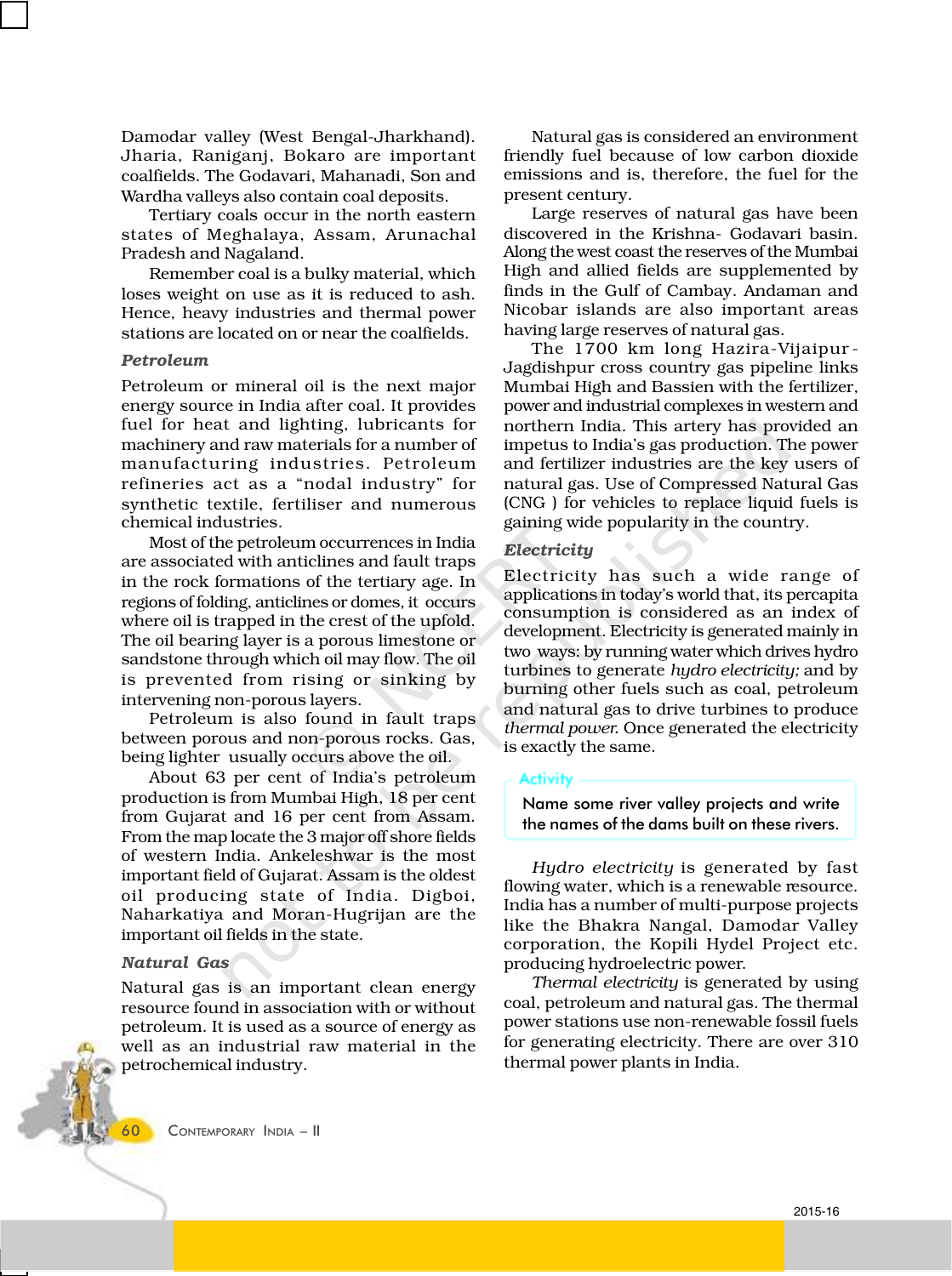![](_page_11_Figure_0.jpeg)

*India: Distribution of Nuclear and Thermal Power Plants*

MINERALS AND ENERGY RESOURCES 61

2015-16

腿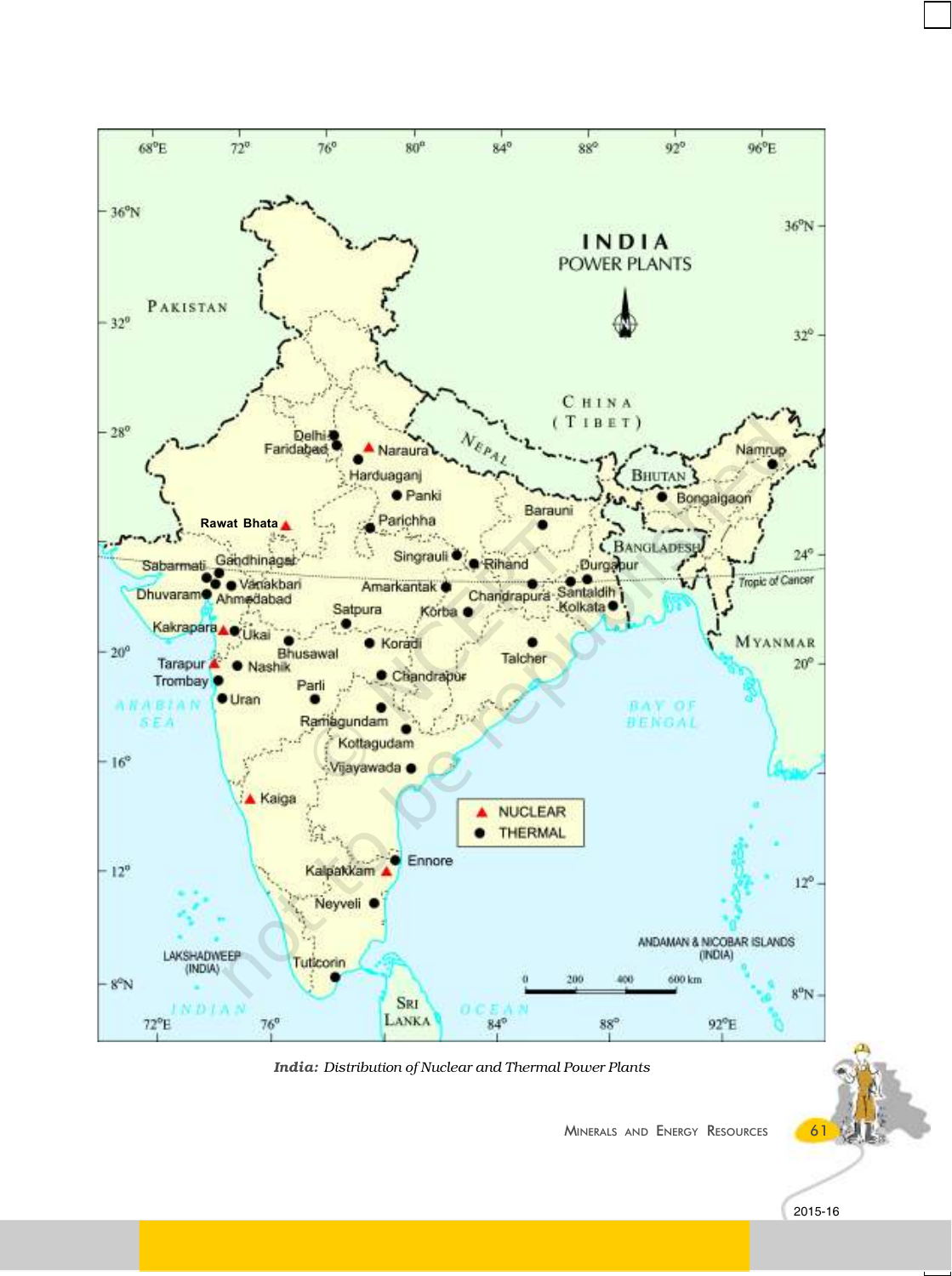*Collect information about thermal/hydel power plants located in your state. Show them on the map of India.*

### Non-Conventional Sources of Energy

The growing consumption of energy has resulted in the country becoming increasingly dependent on fossil fuels such as coal, oil and gas. Rising prices of oil and gas and their potential shortages have raised uncertainties about the security of energy supply in future, which in turn has serious repercussions on the growth of the national economy. Moreover, increasing use of fossil fuels also causes serious environmental problems. Hence, there is a pressing need to use renewable energy sources like solar energy, wind, tide, biomass and energy from waste material. These are called nonconventional energy sources.

India is blessed with an abundance of sunlight, water, wind and biomass. It has the largest programmes for the development of these renewable energy resources.

### *Nuclear or Atomic Energy*

It is obtained by altering the structure of atoms. When such an alteration is made, much energy is released in the form of heat and this is used to generate electric power. Uranium and Thorium, which are available in Jharkhand and the Aravalli ranges of Rajasthan are used for generating atomic or nuclear power. The Monazite sands of Kerala is also rich in Thorium.

### *Locate the 6 nuclear power stations and find out the state in which they are located.*

### *Solar Energy*

India is a tropical country. It has enormous possibilities of tapping solar energy. Photovoltaic technology converts sunlight directly into electricity. Solar energy is fast becoming popular in rural and remote areas. Some big solar power plants are being established in different parts of India which will minimise the dependence of rural households on firewood and dung cakes, which in turn will contribute to environmental conservation and adequate supply of manure in agriculture.

![](_page_12_Picture_9.jpeg)

CONTEMPORARY INDIA - II

![](_page_12_Picture_11.jpeg)

*Fig. 5.11: Solar operated electronic milk testing equipment*

### Activity

Collect information about newly established solar power plants in India.

### *Wind power*

India has great potential of wind power. The largest wind farm cluster is located in Tamil Nadu from Nagarcoil to Madurai. Apart from these, Andhra Pradesh, Karnataka, Gujarat, Kerala, Maharashtra and Lakshadweep have important wind farms. Nagarcoil and Jaisalmer are well known for effective use of wind energy in the country.

![](_page_12_Picture_17.jpeg)

*Fig. 5.12: Wind mills – Nagarcoil Biogas*

Shrubs, farm waste, animal and human waste are used to produce biogas for domestic consumption in rural areas. Decomposition of organic matter yields gas, which has higher thermal efficiency in comparison to kerosene, dung cake and charcoal. Biogas plants are set up at municipal, cooperative and individual levels. The plants using cattle dung are known as *'Gobar gas plants'* in rural India. These provide twin benefits to the farmer in the form of energy and improved quality of manure.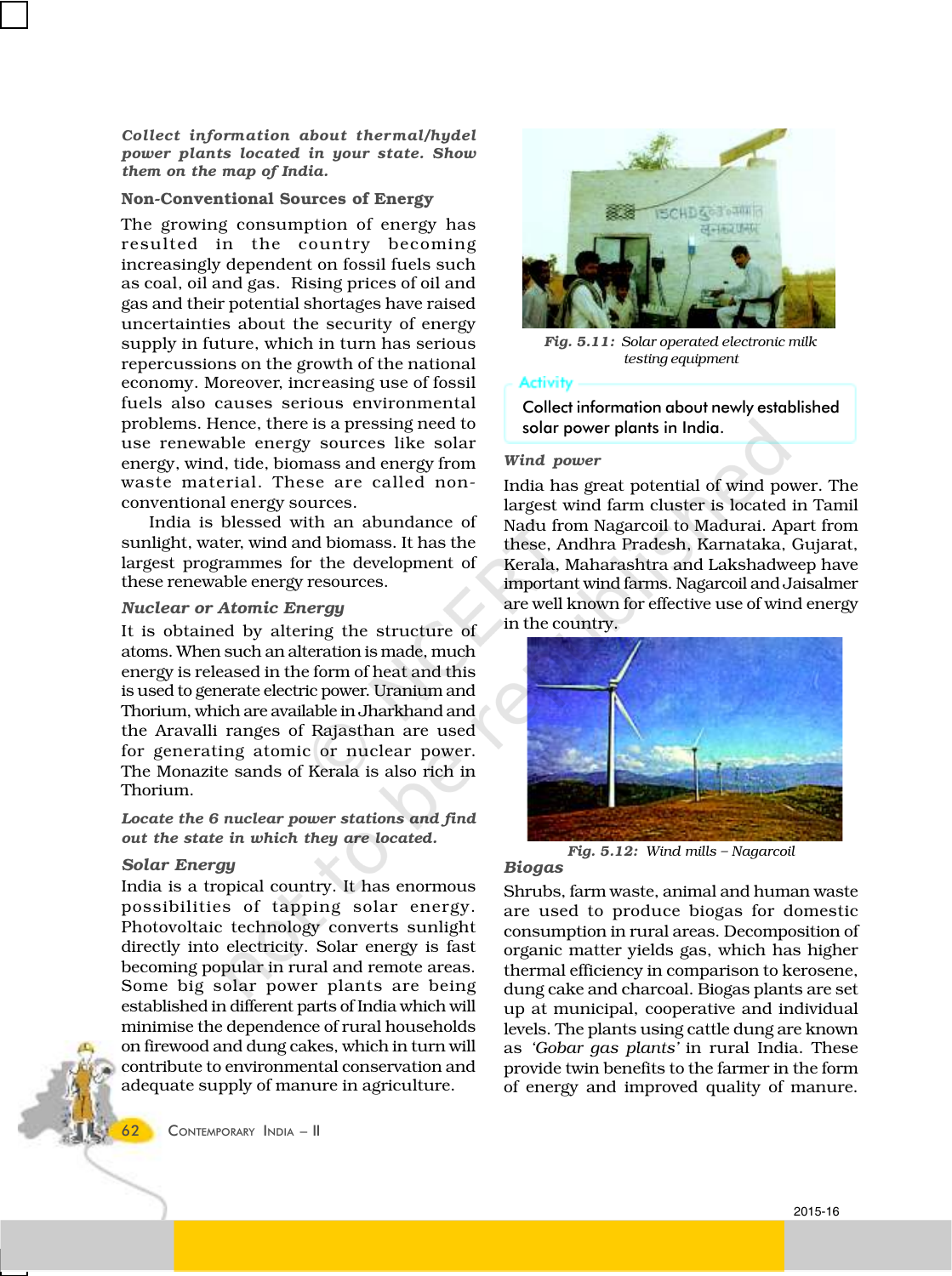Biogas is by far the most efficient use of cattle dung. It improves the quality of manure and also prevents the loss of trees and manure due to burning of fuel wood and cow dung cakes.

![](_page_13_Picture_1.jpeg)

*Fig. 5.13: Biogas Plant*

### *Tidal Energy*

Oceanic tides can be used to generate electricity. Floodgate dams are built across inlets. During high tide water flows into the inlet and gets trapped when the gate is closed. After the tide falls outside the flood gate, the water retained by the floodgate flows back to the sea via a pipe that carries it through a power-generating turbine.

In India the Gulf of Khambhat, the Gulf of Kuchchh in Gujarat on the western coast and Gangetic delta in Sunderban regions of West Bengal provide ideal conditions for utilising tidal energy.

## *Geo Thermal Energy*

Geo thermal energy refers to the heat and electricity produced by using the heat from the interior of the Earth. Geothermal energy exists because, the Earth grows progressively hotter with increasing depth. Where the geothermal gradient is high, high temperatures are found at shallow depths. Groundwater in such areas absorbs heat from the rocks and becomes hot. It is so hot that when it rises to the earth's surface, it turns into steam. This steam is used to drive turbines and generate electricity.

There are several hundred hot springs in India, which could be used to generate electricity. Two experimental projects have been set up in India to harness geothermal energy. One is located in the Parvati valley near Manikarn in Himachal Pradesh and the other is located in the Puga Valley, Ladakh.

### Conservation of Energy Resources

Energy is a basic requirement for economic development. Every sector of the national economy – agriculture, industry, transport, commercial and domestic – needs inputs of energy. The economic development plans implemented since Independence necessarily required increasing amounts of energy to remain operational. As a result, consumption of energy in all forms has been steadily rising all over the country.

In this background, there is an urgent need to develop a sustainable path of energy development. Promotion of energy conservation and increased use of renewable energy sources are the twin planks of sustainable energy.

India is presently one of the least energy efficient countries in the world. We have to adopt a cautious approach for the judicious use of our limited energy resources. For example, as concerned citizens we can do our bit by using public transport systems instead of individual vehicles; switching off electricity when not in use, using power-saving devices and using non-conventional sources of energy. After all, "energy saved is energy produced".

### **<sup>E</sup>XERCISES EXERCISES EXERCISES EXERCISES <sup>E</sup>XERCISES**

1. Multiple choice questions.

(i) Which one of the following minerals is formed by decomposition of rocks, leaving a residual mass of weathered material? (a) coal (b) bauxite (c) gold (d) zinc

(ii) Koderma, in Jharkhand is the leading producer of which one of the following minerals?

(a) bauxite (b) mica (c) iron ore (d) copper

MINERALS AND ENERGY RESOURCES

![](_page_13_Picture_21.jpeg)

2015-16